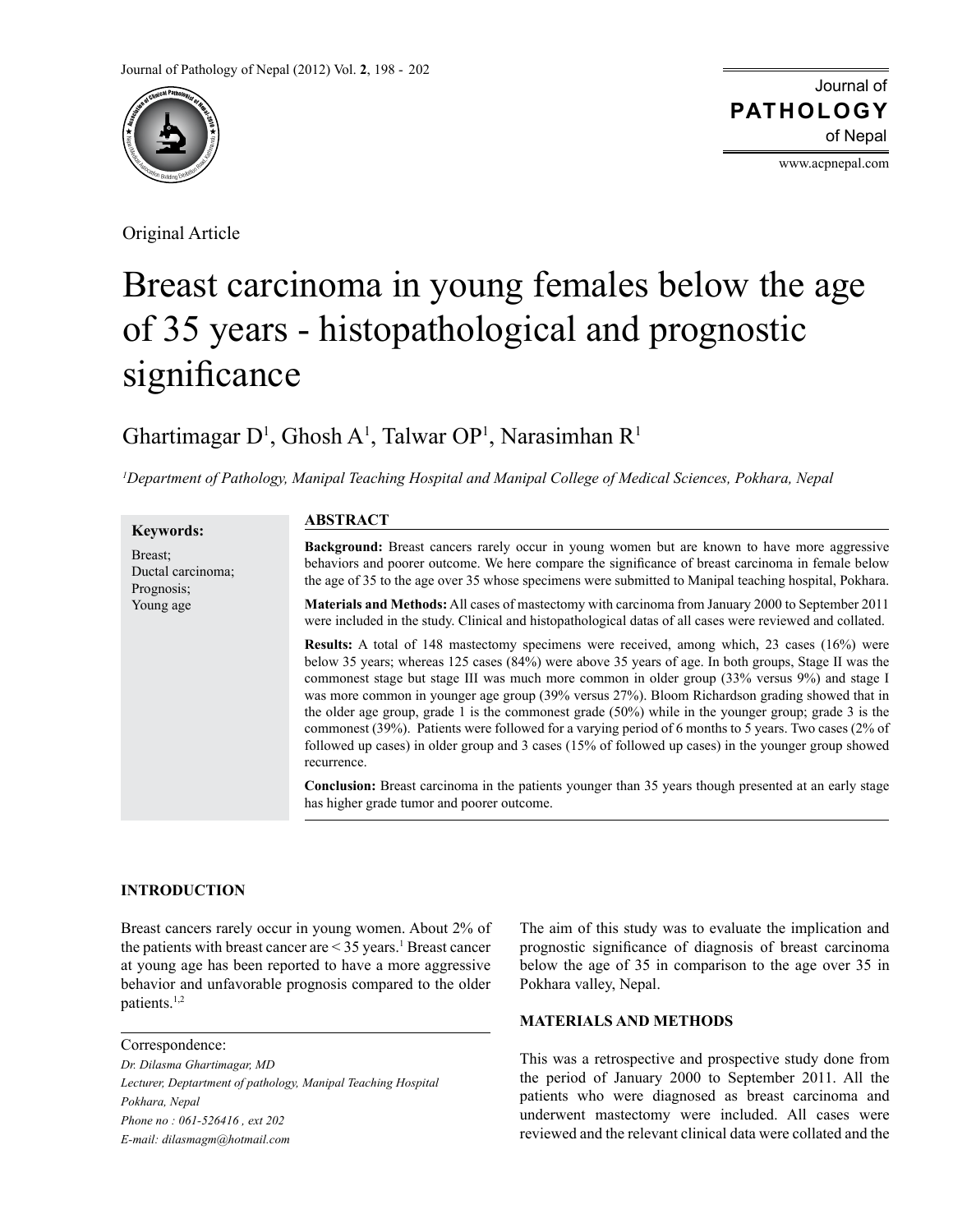|  | Table 1: Distribution of cases according to age |  |  |  |
|--|-------------------------------------------------|--|--|--|
|--|-------------------------------------------------|--|--|--|

| Age group | <b>Number of cases</b> | Percentage |
|-----------|------------------------|------------|
| $20 - 25$ |                        |            |
| $>25-30$  |                        | 23(16%)    |
| $>30-35$  |                        |            |
| $>35-40$  |                        |            |
| $>40-45$  |                        |            |
| $>45-50$  |                        | 125(84%)   |
|           |                        |            |

#### **Table 2:Histological types in all cases**

| <b>Types Of Carcinoma</b> | Below 35 $(n=23)$ | Above 35 (n=125) |
|---------------------------|-------------------|------------------|
| Ductal                    | 20(87%)           | $113(90\%)$      |
| Lobular                   | $1(4\%)$          | $3(2\%)$         |
| Medullary                 | 2(8%)             | $3(2\%)$         |
| Metaplstic                |                   | $2(1.6\%)$       |
| Secretory                 |                   | $1(0.8\%)$       |
| Apocrine                  |                   | $1(0.8\%)$       |
| Papillary                 |                   | $1(0.8\%)$       |
| Mucinous                  |                   | $1(0.8\%)$       |

**Table 3: Tumor size (T) and nodal status (N) in all cases below and above 35 years of age**

|     | Tumor & Lymph node                | Below 35<br>$(n=23)$  | Above 35<br>$(n=125)$ |
|-----|-----------------------------------|-----------------------|-----------------------|
| T0  | No palpable tumor                 |                       |                       |
| T1  | $\leq$ 2 cm                       | $16(70\%)$ 54 (43%)   |                       |
|     | $T2 > 2$ cm and $\leq 5$ cm       | 6(26%)                |                       |
|     | $T3 > 5$ cm                       | 1(4%)                 | $20(16\%)$            |
| T4  | Chest wall / skin invasion        |                       | 7(6%)                 |
| N 0 | No regional node                  | $12(52\%)$ $45(36\%)$ |                       |
|     | Movable ipsilateral axillary node | $11(48\%)$            |                       |

**Table 4: TNM staging of all cases**

| <b>TNM</b> Stage | Below $35(n=23)$ | Above $35$ (n=125) |
|------------------|------------------|--------------------|
|                  | 9 (39%)          | 34 (27%)           |
|                  | 12(52%)          | 50 (40%)           |
|                  | $2.19\%$         | 1(33%)             |

**Table 5: Microscopic findings of tumors in both age groups**

| <b>HISTOLOGICAL FINDING</b> | Below 35<br>$(n=23)$ | Above 35<br>$(n=125)$ |
|-----------------------------|----------------------|-----------------------|
| Tumor emboli                | 15(65%)              | 83 (66%)              |
| Dermal / nipple invasion    |                      | $10(8\%)$             |
| Stromal inflammation        | 18(78%)              | $108(86\%)$           |
| <b>Necrosis</b>             | 18(78%)              | $(72\%)$              |

|  |  | Table 6: Bloom Richardson Grading of all cases |  |  |
|--|--|------------------------------------------------|--|--|
|--|--|------------------------------------------------|--|--|

| Grade | Below $35$ (n=23) | Above $35$ (n=125) |
|-------|-------------------|--------------------|
|       | 6(26%)            | 63 (50%)           |
|       | $8(35\%)$         | 46 (37%)           |
|       |                   | $6(13\%)$          |

histopathology slides were reviewed by two pathologists independently. Patients were grouped in two age groups as below and above 35 years. All data including family history, clinical presentations, pathological type and grade, TNM stages were compared. Follow up data with data on recurrence were analyzed. Exclusion criteria included (a) the patients who were diagnosed as Stage IV and did not undergo mastectomy and (b) patients who were diagnosed as breast carcinoma on fine needle aspiration cytology but were lost to follow up.

### **RESULT**

Out of total 148 mastectomy specimens, 125 cases (84%) were above 35 years and 23 cases (16%) were below 35 years (Table 1). Ductal carcinoma was the most common tumor in both age groups. Table 2 enumerates all the histological subtypes in both age groups. Tumor size and regional node involvement are shown in Table 3. Majority of the patients in younger age group presented in T1 stage (70% vs 43%) and 48% of younger patients had nodal metastasis in contrast to 64% in older age groups with nodal metastasis. Among those patients with nodal metastasis, older patients had lesser number of nodes. In younger patients with positive lymph nodes (11 cases), 6 cases (54.5%) had  $\geq$ 4 lymph nodes involved; whereas among the older patients with positive lymph nodes (80 cases), 54 (67.5%) had  $\leq$  3 lymph node metastasis.

TNM stages in both age groups are compared in Table 4. In the microscopic findings, tumor emboli, stromal inflammation and necrosis were seen in both age groups but dermal/ nipple invasion (T4) was more common in older age groups as shown in Table 5. According to Modified Bloom Richardson grading (Table 6), grade 3 (fig. 1) was the commonest below 35 years age group (39%) followed by grade 2 (35%; fig. 2). In contrast, older age group showed lower grade with 50% being grade 1 (fig. 3) followed by grade 2 (37%). More positive family history (39% vs. 9.6%) and higher recurrence rate (87% vs. 74%) among the followed up cases were seen in younger age group.

# **DISCUSSION**

Breast cancer in adolescence and early adulthood is a rare condition.1 The estimated incidence is less than 0.1 per 100,000 women below the age of 20 years, increasing to 1.4 for women 20–24 years, 8.1 for women 25–29 years and 24.8 for women  $30-34$  years old.<sup>2</sup> In our study  $4.05\%$ women were of 20-25 years, 6.08% women were of 26-30 years and 5.4% were of 31-35 years were having breast cancer. Childhood breast cancer accounts for less than 1% of childhood cancers and less than 0.1% of all breast cancers.<sup>3-5</sup>

Breast masses in young women are mostly benign.<sup>6-8</sup> A population-based study over a period of 70 years confirms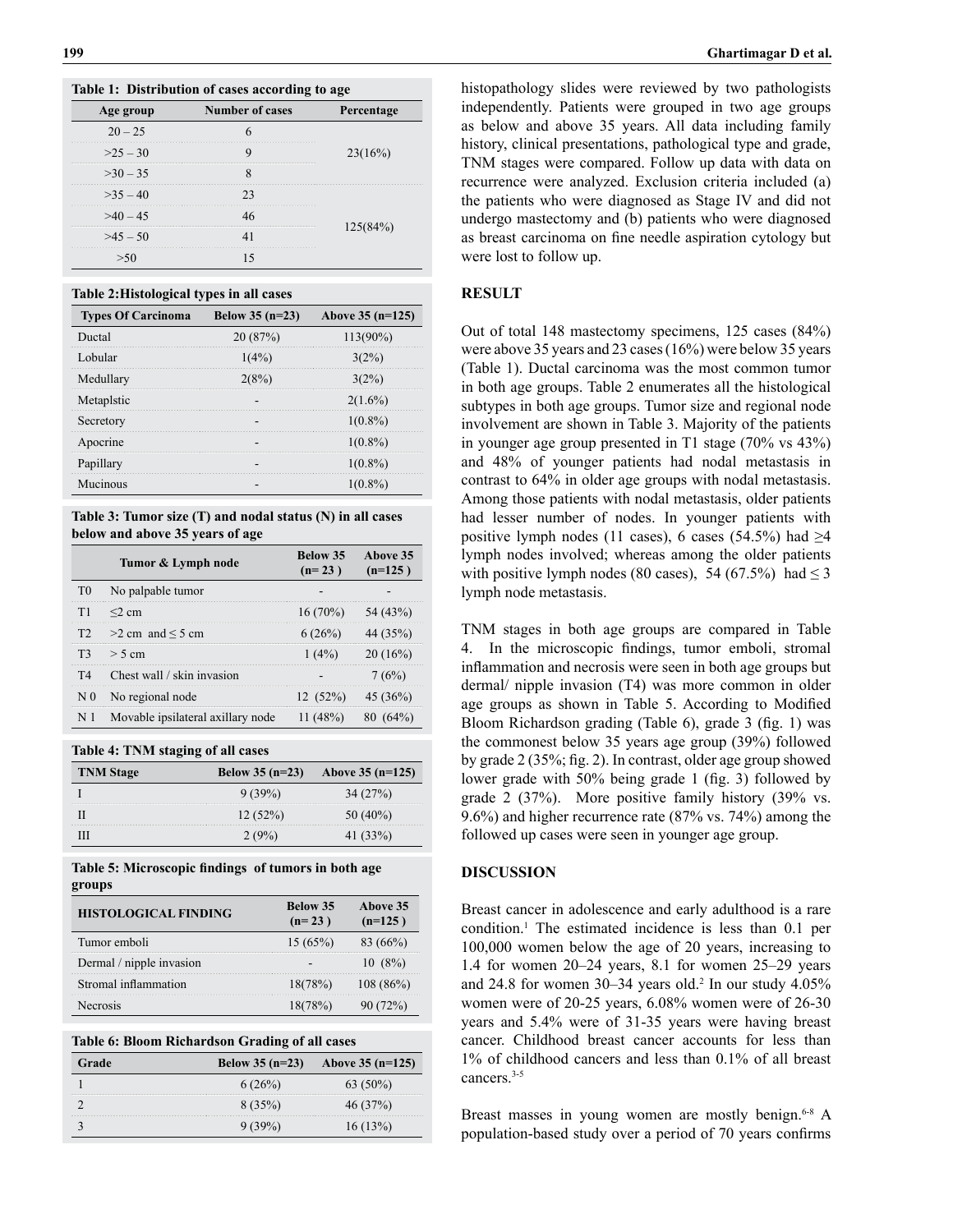

*Figure 1: Tumor cells showing Bloom Richardson Grade 3 features (HE stain, X400).*



*Figure 3: Tumor cells showing Bloom Richardson Grade 1 features (HE stain, X100).*



*Figure 2: Tumor cells showing Bloom Richardson Grade 2 features (HE stain, X400).*



*Figure 4: Tumor cells infiltrating into the nipple skin (HE stain, X100).*

that breast carcinoma in young women is rare and more often caused by metastases or stromal malignancy such as malignant phyllodes tumor.<sup>9</sup> Breast masses in adolescence demonstrates that fibroadenomas are the most common breast masses<sup>10</sup> whereas malignancy was rare and more often caused by metastases or stromal malignancy such as malignant phyllodes tumor.<sup>9</sup> Breast carcinoma accounted for only 0.02% in surgically removed breast masses in girls and young women.10 In a review of 357 patients aged 25 years or younger with a breast mass, 0.8% were benign phyllodes tumor, 0.3% had a breast carcinoma, and the rest had benign disease.<sup>11</sup>

In another study of 178 breast masses in patients aged 20 years or younger, no carcinomas were found.<sup>3</sup> Dehner et al<sup>12</sup> found only one case of breast cancer in a review of 374 breast masses in patients younger than 20 years of age. In our study there was no malignant case in younger than 20 years as the youngest patient with cancer was of 22 yearsold.

Breast cancer occurring in very young patients are reported to have a aggressive biological behaviour leading to a unfavourable prognosis.13,14 A review of the US National Cancer Database revealed that patients younger than 35 years had more advanced disease at diagnosis and a poorer

5-year survival rate than older premenopausal patients.15 Similar findings have been reported in the past.<sup>1,2,16</sup> More positive axillary lymph nodes and higher incidence of local recurrences were detected in younger compared with older patients.<sup>14</sup> According to Ashley S et al<sup>17</sup>, breast cancers in young age group tend to be larger when diagnosed and have a longer history of a palpable mass than tumours diagnosed in older women. However in our study, the tumor size in the younger group was smaller in size than the older group. T1 tumor was more frequently found in younger group (70% vs 43%) resulting in lower TNM stage in younger age group.

Immuno-markers and genetic studies also confirm that the breast carcinoma in young is different subset. Younger patients usually have ER/PR negative tumor and, those with ER-positive tumors had a significantly worse prognosis than those with  $ER$ -negative tumors.<sup>1</sup> There are specific subsets of young women who have a potential high-risk of developing breast cancer at a young age based on a genetic predisposition or having previously received irradiation.18 Women diagnosed with breast cancer at the age of <35 years are likely to have germ-line BRCA1 or BRCA2 mutations in up to  $15-30\%$  of cases.<sup>19-21</sup> These mutations are more frequently associated with higher histological grade, lack of ERs, perivascular invasion and high proliferation rate.<sup>1</sup> The percentages of overexpression of HER2/neu in 'very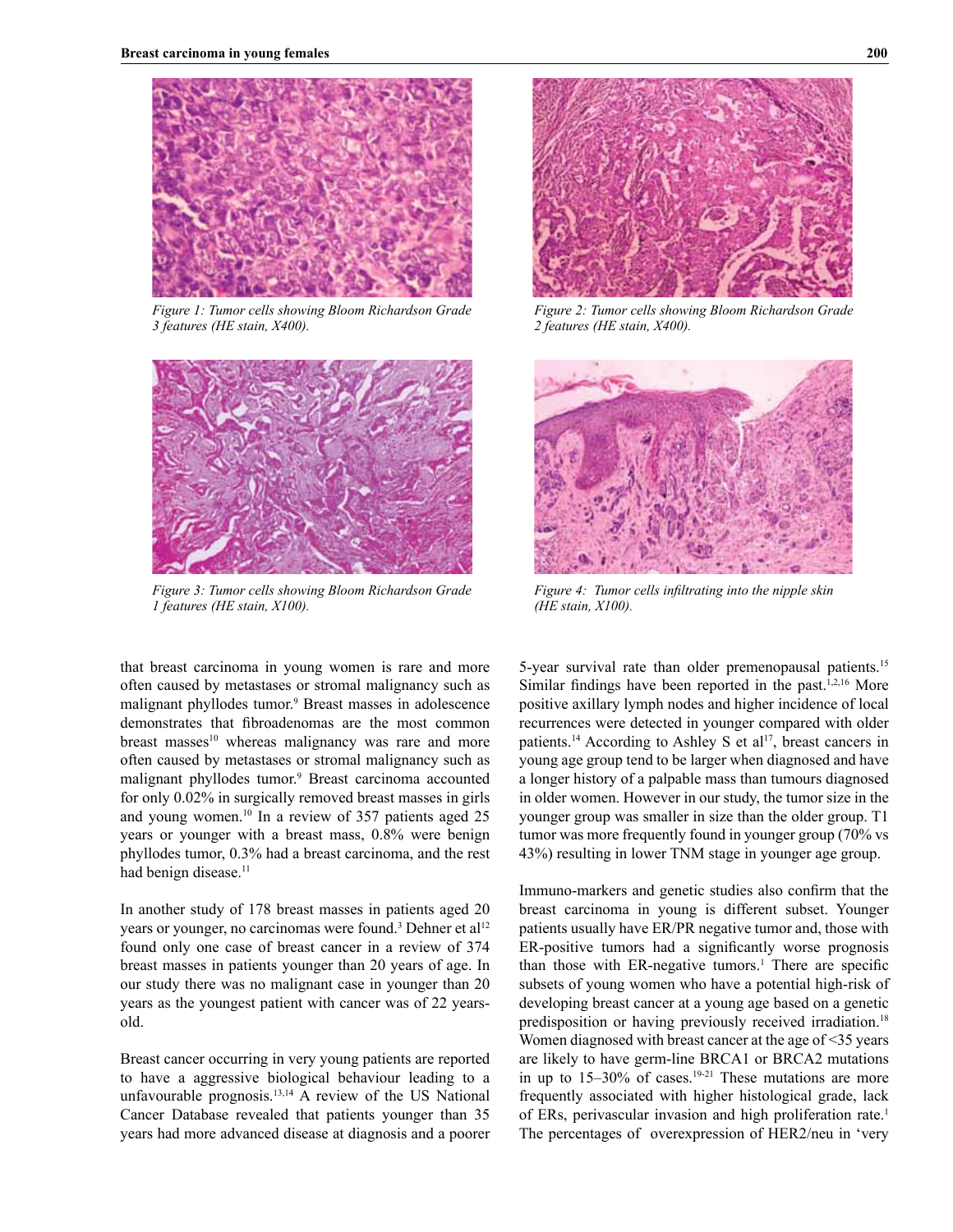young' and 'less young' women were similar in the study done by Colleoni et al.<sup>1</sup>

A study of more than 1 million women with breast cancer recorded in the American College of Surgeons Cancer Database between 1998 and 2005 demonstrated that women younger than 40 years of age were more likely to present with more advanced (stage III or IV) disease (20% vs. 13.5%), and they were more likely to have infiltrating ductal carcinoma (76.9 vs. 67.9).<sup>22</sup>

In our 11 years study, 16% of all mastectomy cases were of < 35 years of age. Lymph node metastasis was seen more frequently in older age group (older 64% vs. younger 48%) but in those cases with nodal metastasis, younger patients showed more predilections to increased number of nodal involvement. In both groups TNM stage II was the commonest, but Stage I is seen to be more common in younger age group. Older age group showed more number of skin infiltration (10 cases, 8%) resulting in T4 stage (fig.4). But, on the contrary, histological grade clearly shows a more aggressive tumor in younger group.

The triple test (palpation, ultrasound examination and core needle biopsy) is currently considered the gold standard for evaluation of breast masses in women younger than 30 years.18 Excisional biopsy is now reserved for the patient in whom the core needle is non-diagnostic; when there is discordance in pathological findings, physical examination, and radiologic appearance. There is growing evidence that core needle biopsy is not routinely required in evaluation of breast masses in young women, except where metastatic disease is suspected.<sup>6,18</sup>

Poorer survival, in young patients, could be related to reduced screening, more aggressive disease, and delayed diagnosis.23 Corpron CA et al found that delayed diagnosis in young women results from delayed presentation and biopsy, similar to other reports.<sup>23</sup> Younger women still have significantly poorer survival even after adjusting for stage, histology and grade.<sup>24</sup> Prevention and early detection are vitally important in these women. At present, definitive data on effective screening and prevention of breast cancer in very young women are lacking, but there are a number of ongoing trials which would provide some evidence on which to base future recommendations.<sup>18</sup>

# **CONCLUSION**

In our study we found that younger patients presented with higher grade, more positive family history and more recurrence rate. However, tumor size and TNM stage was lower in younger age group. So, age should be considered as an important factor in assessment of the prognosis and more regular follow up should be carried out after mastectomy in younger patients. Further studies including hormonal markers like ER/PR and genetic studies in this group of population may give more insight in future.

#### **REFERENCES**

- 1. Colleoni M, Rotmensz N, Robertson C, Orlando L. Very young women (<35 years ) with operable breast cancer : features of disease at presentation. Ann Oncol 2002;13:273-9.
- 2. National Cancer Institute. SEER Cancer Incidence Public-Use Database,1973–1997,August 1999Submission [CD-ROM]. Bethesda, Md: National Institutes of Health; April, 2000.
- 3. Boothroyd A, Carty H. Breast masses in childhood and adolescence. Pediatr Radiol 1994;24:81–5.
- 4. Ferguson TB Jr, McCarty KS Jr, Filston HC.. Juvenile secretory carcinoma and juvenile papillomatosis: diagnosis and treatment. J Pediatr Surg 1987; 22: 637–9.
- 5. Karl SR, Ballantine TV, Zaino R. Juvenile secretory carcinoma of the breast. J Pediatr Surg 1985;20:368–71.
- 6. Simmons PS, Wold LE. Surgically treated breast disease in adolescent females: a retrospective review of 185 cases. Adolesc Pediatr Gynecol 1989;2:95-8.
- 7. Neinstein LS, Atkinson J, Diament M. Prevalence and longitudinal study of breast masses in adolescents. J Adolesc Health 1993;14:277– 81.
- 8. Simmons PS. Diagnostic considerations in breast disorders of children and adolescents. Obstet Gynecol Clin North Am 1992;19:91–102.
- 9. Simmons PS, Jayasinghe YL, Wold LE, Melton LJ 3rd. Breast carcinoma in young women . Obstet Gynecol 2011;118:529-36.
- 10. Jayasinghe Y, Simmons P. Disorders of the young breast. In: Altchek A, Deligdisch L, editors. Pediatric, Adolescent and Young Adult Gynecology. Oxford (UK): Wiley-Blackwell; 2009. p.256–64.
- 11. Smith GE, Burrows P. Ultrasound diagnosis of fibroadenoma: is biopsy always necessary? Clin Radiol 2008;63:511–5.
- 12. Dehner L, Hill DA, Deschryver K. Pathology of the breast in children, adolescents, and young adults. Semin Diagn Pathol 1999;16:235–47.
- 13. Adami HO, Malker B, Holmberg L. The relation between survival and age at diagnosis in breast cancer. N Engl J Med 1986;315:559– 63.
- 14. Elkhuizen PH, van de Vijver MJ, Hermans J, Zonderland HM, van de Velde CJ, Leer JW. Local recurrence after breast-conserving therapy for invasive breast cancer: high incidence in young patients and association with poor survival. Int J Radiat Oncol Biol Phys 1998;40:859–67.
- 15. Winchester DP, Osteen RT, Menck HR. The National Cancer Data Base report on breast carcinoma characteristics and outcome in relation to age. Cancer 1996;78:1838–43.
- 16. Swanson GM, Lin CS. Survival patterns among younger women with breast cancer: the effects of age, race, stage, and treatment. J Natl Cancer Inst Monogr 1994;16:69–77.
- 17. Ashley S, Royle GT, Corder A. Clinical, radiological and cytological diagnosis of breast cancer in young women. Br J Surg 1989;76:835– 7.
- 18. Shannon C, Smith IE. Breast cancer in adolescents and young women. Eur J Cancer 2003;39:2632–4.
- 19. Turchetti D, Cortesi L, Federico M et al. BRCA1 mutations and clinicopathological features in a sample of Italian women with early onset breast cancer. Eur J Cancer 2000;36:2083–9.
- 20. Peto J, Collins N, Barfoot R et al. Prevalence of BRCA1 and BRCA2 gene mutations in patients with early-onset breast cancer. J Natl Cancer Inst 1999;91:943–9.
- 21. Robson M, Gilewski T, Haas B et al. BRCA-associated breast cancer in young women. J Clin Oncol 1998;16:1642-9.